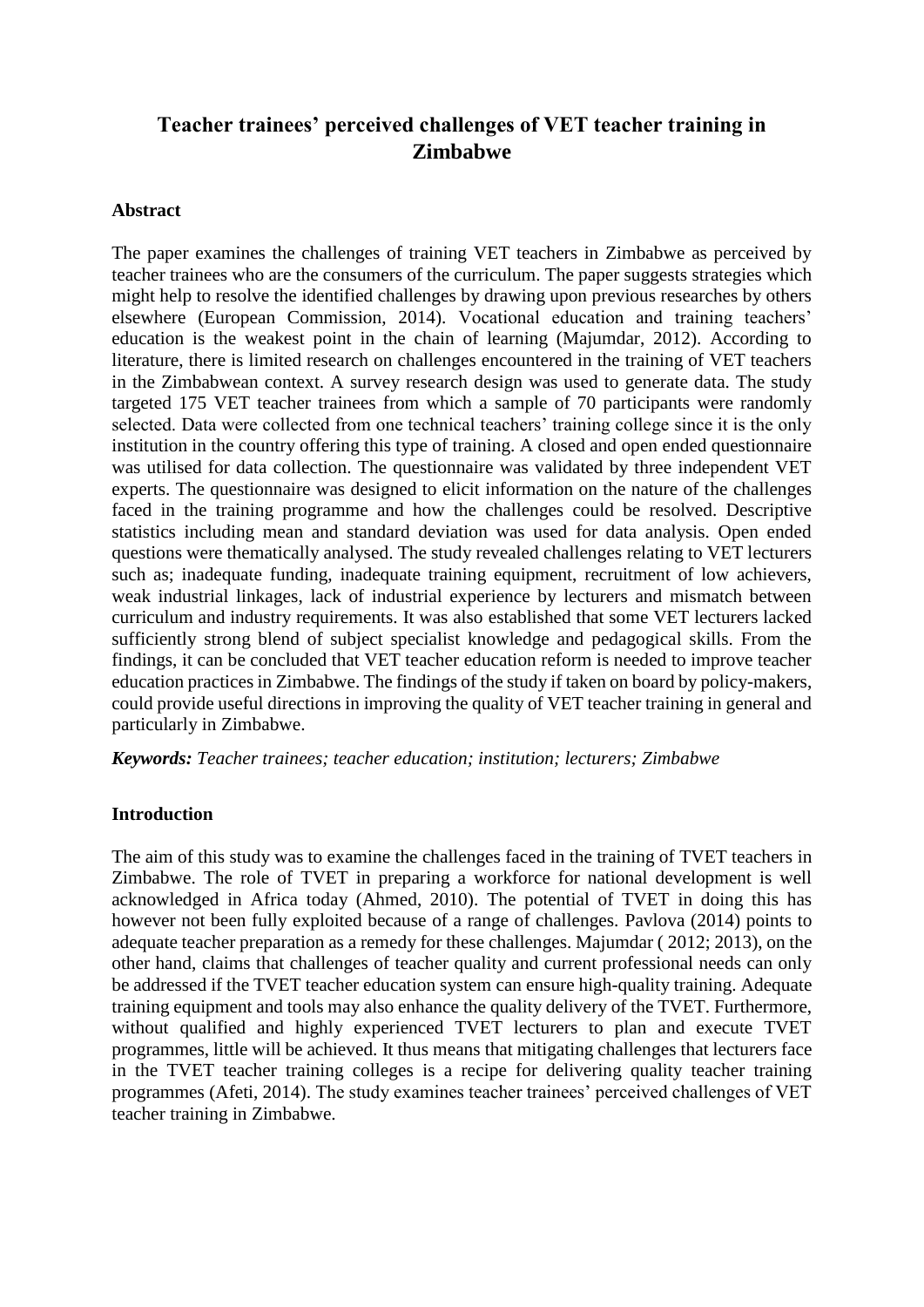Lipsmeier (2013) claims that when TVET teacher training is the subject of discussion at any international conference, it quickly becomes clear that there are many unresolved issues related to this sector. One of the challenges faced in the sub-Saharan African TVET sector is the provision of adequate and relevant technical skills that are responsive to the labour market AU, 2007; Sirk et al. 2016). The delivery of quality TVET is dependent on the competences of the teacher, competence measured in terms of; theoretical knowledge, technical and pedagogical skills, as well as being abreast with new technologies in the workplace. Despite making efforts to promote technical and vocational subjects in Zimbabwean schools, the system is faced by many challenges (Coltart, 2012) such as the lack of adequate resources, teacher quality and current professional needs and high staff turnover in schools and colleges (Ministry of Higher and Tertiary Education, 2008).

The findings contribute insights towards the understanding of the nature of challenges in the TVET teacher training in Zimbabwe and by implication other developing country contexts. This article continues by explaining TVET and the selected theoretical lens, providing the background on teacher training in Zimbabwe, discussing teacher training challenges in the sector, discussing the methods of the study and presenting the results.

#### **Literature and background**

In Zimbabwe, TVET has always been associated with those who have failed in the academy and even today, hence, the notion of TVET being a preserve for the less bright learners still holds. Chakamba, Jumo, Edziwa and Chiweshe (2013) indicate that despite Zimbabwe's thrust towards TVET, the situation is actually to the contrary since the academic stream still dominates. This can be attributed to the negative perception that TVET is associated with manual work. Bukit (2012) stresses that TVET teacher-trainees should be equipped with specific and generic skills so much needed to adapt to the changes in technological career environment. Consequently, to achieve this, teacher development and support has a critical role to ensure quality teaching in competencies development, which includes knowledge, skills and attitudes relevant to the rapidly changing labour market. Lucas (2014) claims that if TVET in all its forms is to be significantly improved, teaching and learning methods, which make it work best, must be understood. Khambayat and Majumdar (2010) assert that the next generation of educators will have to be creative and innovative in managing web-based technologies and selecting the appropriate media.

In Zimbabwe, Ministry of Higher and Tertiary Education (MOHTE) is responsible for the preservice training of teachers. In addition, it is responsible for polytechnics and universities. However, both ministries, i.e. the Ministry of Primary and Secondary Education and the MOHTE, are involved in the in-service training of teachers. Staff development programmes involving additional academic and professional qualifications are the responsibility of MOHTE. Teacher education colleges produce qualified teachers for primary, secondary, technical high schools and vocational training centres. Out of the 14 teacher training colleges in Zimbabwe, only one trains TVET teachers to teach in secondary schools. Universities offer degrees relevant to the staff development needs of TVET institutions. For example, the University of Zimbabwe offers the Bachelor of Education (Technical) degree, which is an inservice programme to upgrade secondary school teachers of technical subjects with certificate and diploma qualifications so that they can also teach at Advanced level, at TVET teacher colleges, or they can become administrators in technical education. This is one programme that has kept the university in contact with secondary education and the schools; it has also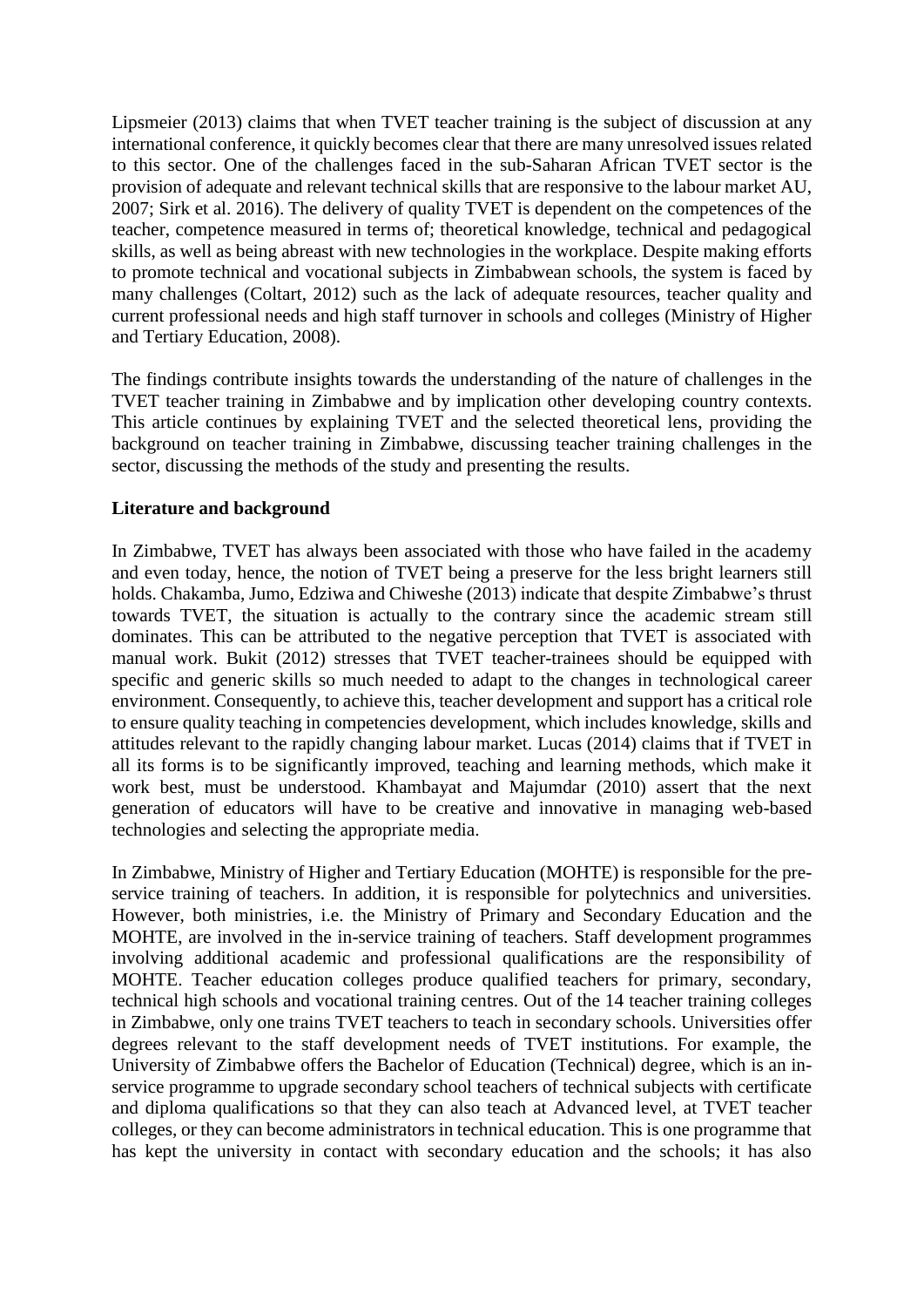contributed to capacity building for improved teaching and learning of TVET subjects at this level. The teacher training college in this study is affiliated to the University of Zimbabwe that awards the Diploma in Education to its graduates.

## *TVET Teacher Training Programme*

For TVET secondary school teacher trainees, the entry requirements are at least five O-level subjects including English, Mathematics and Science, and preferably the subject to be studied. The TVET programme is structured in such a way that the first three years are meant for skills training in a particular trade area, including one year of industrial attachment to gain hands on experience. Upon successful completion of skills training, trainees return to college for 16 months pedagogical training where they obtain a Diploma in TVET Education. The 16 months include four months of teaching practice to get the real classroom experience.

## *Challenges in TVET implementation*

The African Union's Strategy Paper (2007) has identified multiple challenges facing TVET programmes on the continent, such as weak national economies and shortage of qualified TVET personnel. Also, TVET programmes tend to be expensive to implement, and poor schools suffer disproportionately from a lack of financial resources (Bvekerwa, et al., 2011; European Commission, 2014). Murinda (2014) and Woyo (2013) concur that in Zimbabwe the underfunding of polytechnics and inability to pay fees by most students has led to the failure of these institutions to purchase the necessary equipment and tools. There is a lack of equipment in schools and most of the teachers assigned to teach practical and technical subjects are underqualified to implement the two-pathway education system (Tshabalala & Ncube, 2014). Studies on VET pedagogy established that the subject matter knowledge of the teacher helps to build up the self-efficacy of the student (Etuk & Usoro, 2016; Dickson & Ladefoged, 2017). Reid and Kleinhenz (2015) asset that VET teaching is often seen as a second-class occupation for people whose academic results are not good enough to allow them entry into more prestigious careers like law or engineering. As a result, VET institutions recruit and select trainees with low levels of passes who may present problems to the lecturers. This phenomenon affects the ideal situation whereby TVET teachers should possess knowledge of subject matter (content), hands-on experience (technical skills), knowledge of learners and knowledge of teaching (pedagogics) (Bünning & Zhao, 2006: 20).

A number of studies show that the problem of inadequate resources trickles down to secondary schools, hampering the effective implementation of technical and vocational subjects (Gwembire & Katsaruware, 2013; Chikoore & Museva, 2014). Zindi and Matienga (2017) also found out that TVET lecturers face the challenges of heavy workload since they have to teach theory lessons, run practical workshops and supervise students on industrial attachment. A close collaboration between the VET institutions and the labour market is important to align the curriculum with the skills needs of the labour market (Bukit, 2012; Paryono, 2015). To facilitate student placements, the Organisation for Economic Cooperation and Development [OECD] (2015) suggests that, institutions should conduct career fairs/exhibitions where recruiters and students can meet to exchange information about placement opportunities.

*Theoretical lens*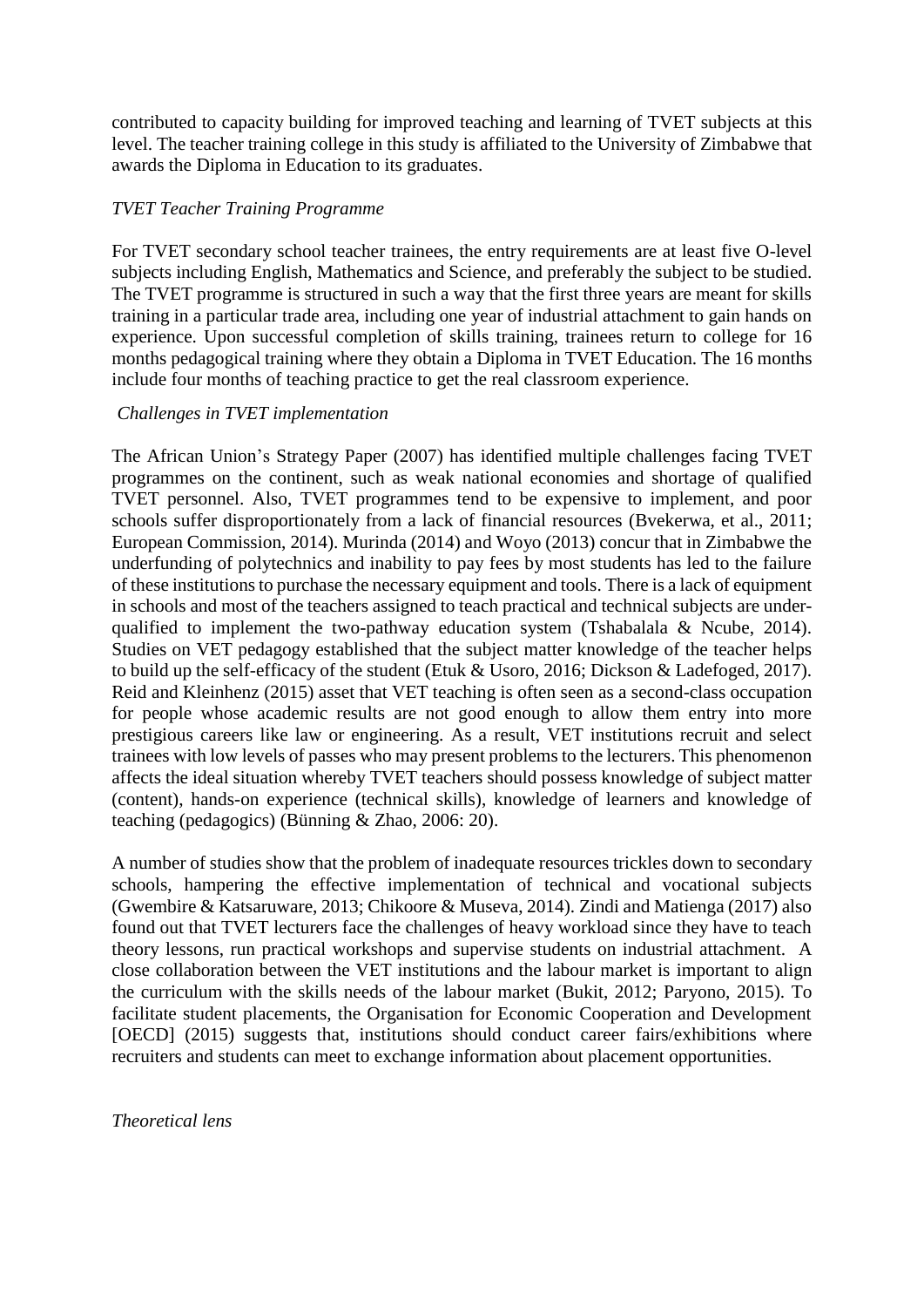To give direction to the study, this study was framed in the evaluation theory. After reviewing various programme evaluation models, Stufflebeam's (2003) context, input, process and product (CIPP) model was opted for the study. The CIPP model provides a comprehensive framework for evaluating the TVET teacher-training programme since it examines the phenomenon through these four concepts. According to Dubrowski and Morin (2011), the CIPP model intends not only to provide a sound evaluation of the merit and worth of a training programme, but goes beyond to gain a better understanding of how the programme functions. The capacity of TVET systems to provide high-quality and relevant training to students depends largely on the quality of its teachers and trainers, and, by extension, on the quality of their teacher training systems (International Labour Organisation [ILO], 2015). Therefore, the issue today is not about the importance of TVET, but how to ensure its relevance, responsiveness and value in an increasingly globalised economy, with particular reference to Zimbabwe.

#### **Research method**

A survey research design was used to generate data. The survey design was chosen as it allows researchers to gather a large set of data from many respondents and facilitate the reporting of quantitative information of a population from a selected sample of that population (Ponce & Pagan-Maldonado, 2015). Data were collected from one technical teachers' training college since it is the only institution in the country offering this type of training. In this study, 175 VET teacher trainees constituted the target population from which a sample of 70 participants were randomly selected. Stratified random sampling was used to select 10 respondents from each of the seven departments in the institution. The departments are Technical Graphics, Wood Technology, Mechanical Engineering, Tourism and Hospitality Management, Clothing and Textile Technology and Information Technology. The teacher-trainees were asked about the pedagogical training. Although TVET teachers teach both in secondary schools and in other colleges, this study focussed on training of secondary school teachers only.

A closed and open ended 33 item questionnaire was utilised for data collection. Closed questions allowed to limit responses so that results could be analysed with coherence. The questions were designed on a five-point Likert scale, ranging from strongly agree to strongly disagree. Data from the initial five-point Likert scale was collapsed into a 3-point scale with, agree, neutral and disagree to allow for a more precise focus to assist in the interpretation of data. Open-ended questions enabled the researchers to gather as much information as possible from the respondents (Sekaran & Bougie, 2012).The questionnaire was validated by three independent VET experts. The questionnaire was designed to elicit information on the nature of the challenges faced in the training programme and how the challenges could be resolved. The instrument was constructed following the CIPP model to get in depth information about the teacher training programme. The first part of the questionnaire included questions on biographical information to illuminate the context of the students enrolled for VET teacher training. Secondly, questions which elicited information related to institutional factors related to VET teacher training where asked to establish programme goals, policy on recruitment of trainees and funding of the programme. Thirdly, input evaluation focussed on the challenges related to the infrastructural factors in terms of resources channelled towards the training programme. The fourth part of questions comprised questions on curricular factors which solicited information on curriculum relevance for the job market. The last part on closed ended questions elicited information on lecturer pedagogical competence evaluating the process related to the implementation of lecturing in VET teacher training. Descriptive statistics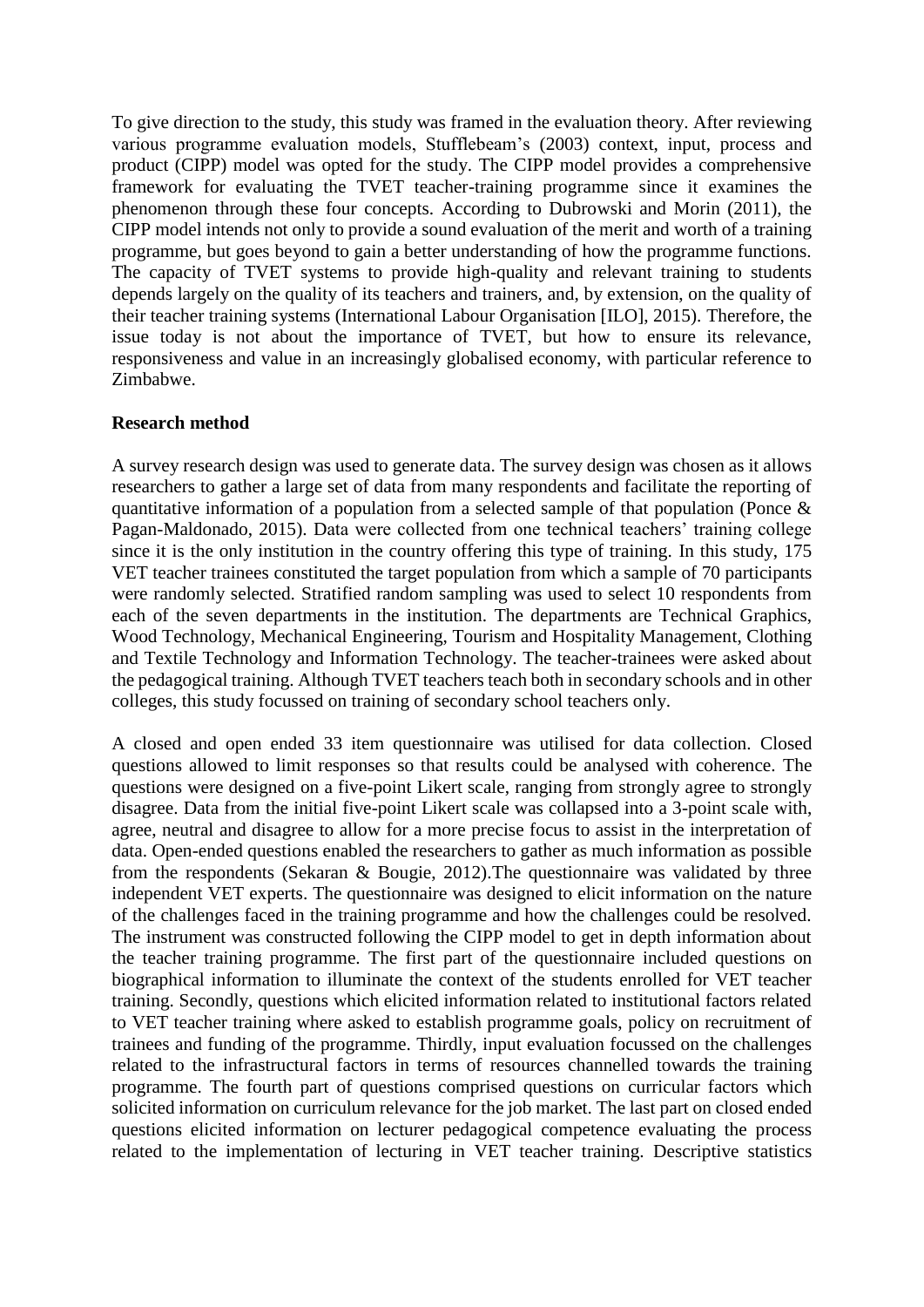including frequencies and percentages were used for data analysis since there was no hypothesis testing involved. Finally, the open ended question asked information on how the challenges faced in VET teacher training could be resolved. Open-ended questions' answers were subjected to thematic analysis in which the underlying themes and ideas were identified, coded and assigned numbers and descriptively analysed for frequency of occurrence.

# **Results and discussion**

The purpose of this study was to examine the challenges faced in the training of VET teachers in Zimbabwe as related lecturer practices. The results of the three open-ended questions are also presented to complement questionnaire responses. The data collected were presented and summarised in tabular form.

## *VET teacher trainees' biographic information*

The study involved 45 males and 25 females. Fifty-six percent of the trainees were aged between 21 and 30 while 34 % were between 31and 40. The remaining 10% were between 41 and 50 years of age. This indicates that the majority of the VET teacher trainees were in the younger age group. In terms of qualifications, it was established that although the respondents had appropriate basic qualifications some of them did not study the subject they intended to study at school. Qualifications on admission to college are important for lecturers to be able to employ appropriate lecturing methods for trainees with diverse backgrounds.

## *Institutional factors related to TVET teacher training*

The institutional factors had items which helped in identifying contextual challenges. The findings on teacher trainees' responses on institutional factors are shown in Table 1.

|                                                            | Agree |               | <b>Neutral</b> |               |    | <b>Disagree</b> |
|------------------------------------------------------------|-------|---------------|----------------|---------------|----|-----------------|
| <b>Statement</b>                                           | N     | $\frac{0}{0}$ | N              | $\frac{6}{9}$ |    | $\frac{6}{6}$   |
| Clarity of teacher-training goals                          |       | 74            |                | 10            |    | 16              |
| The teacher-training objectives meet students expectations | 63    | 90            |                |               |    |                 |
| The TVET teacher-training programme is expensive           |       | 81            |                | 4             | 10 | 14              |
| Inadequate funding of the training programme               | 61    | 87            |                | 4             | 6  | 9               |
| Recruitment policy ensures enrolment of competent trainees | 48    | 69            | 3              | 18            | 9  | 13              |
| Responsive training programme for professional needs       | -54   |               |                |               |    |                 |

#### **Table 1: Institutional factors related to TVET teacher training: Context (N=70)**

From the results in Table 1, it was established that the VET teacher training goals were clearly defined to attract students to the programme. It was established that the VET teacher-training programme was expensive. The majority of respondents (87%) also show that there was inadequate funding for the programme. Literature confirms that lack of funding and resources seems to be a common global phenomenon. Most respondents (69%) indicated that the college student recruitment policy did not ensure the enrolment of competent VET teacher trainees. Consequently, the quality of the teacher produced is compromised. It is imperative that VET teacher training institutions strive to attract the best students to train as teachers to raise the quality of VET education.

# *Infrastructural factors related to TVET teacher training*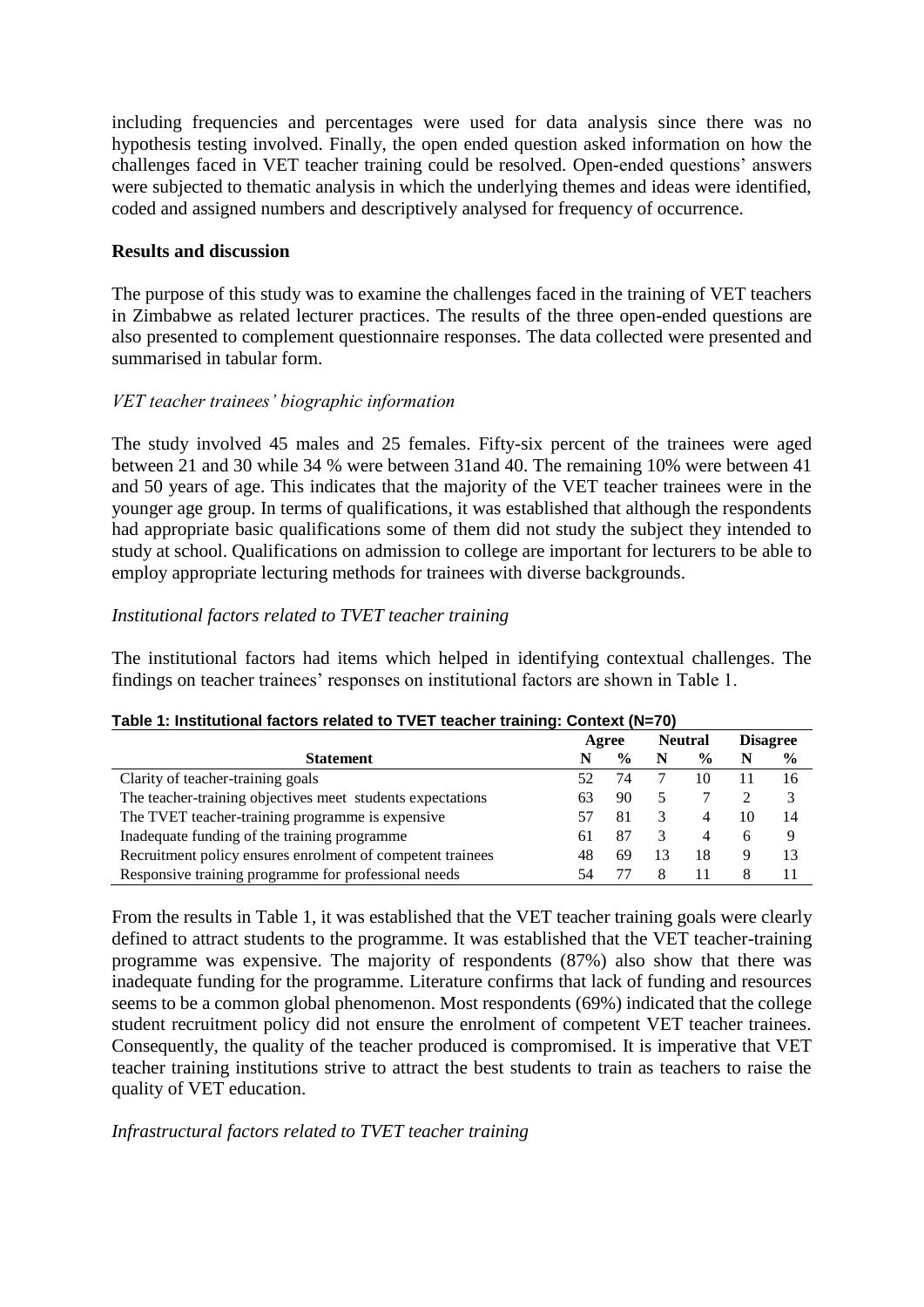VET teacher trainees responded to the items focussing on the infrastructural factors as shown in Table 2. The items solicited information on input evaluation in the form of resources required for the effective training of TVET teachers.

|                                                                    | Agree |               | <b>Neutral</b> |               |    | <b>Disagree</b> |
|--------------------------------------------------------------------|-------|---------------|----------------|---------------|----|-----------------|
| <b>Statement</b>                                                   | N     | $\frac{6}{9}$ | N              | $\frac{6}{9}$ | N  | $\%$            |
| Adequacy of machines, tools and equipment                          | 24    | 34            | 3              | 4             | 43 | 61              |
| Equipment and machines in the workshops match those in industry in | -19   | 27            | 4              | 6             | 47 | 67              |
| terms of quality and efficiency                                    |       |               |                |               |    |                 |
| Relevance of library textbooks                                     | 45    | 64            | 6              | 9             | 19 | 27              |
| Functionality of machines and equipment in workshops               | 17    | 24            | 8              | 11            | 45 | 64              |
| Maintenance programme for equipment and machines                   | 15    | 21            | 8              | 11            | 47 | 67              |
| Accessibility of computer laboratory to students                   | 46    | 66            | 5              |               | 19 | 27              |
| The college has reliable internet connectivity                     | 33    | 47            | 4              | 6             | 33 | 47              |

| Table 2: Infrastructural factors related to TVET teacher training: Input (N=70) |  |  |
|---------------------------------------------------------------------------------|--|--|
|                                                                                 |  |  |

The results in Table 2, revealed that equipment and machinery in the workshops did not match those in industry. This outcome is in agreement with Tshabalala and Ncube (2014), who stress that the lack of laboratories and adequate materials that reflect the real environment of the industries is also a problem in technical education. The results suggest that trainees did not have sufficient functional and well-maintained equipment and machinery, hence the need for this to be addressed to improve the quality of training.

## *Curricular factors related to TVET teacher training*

The key questions in table 3 are on the relevance of the curriculum in preparing students for the world of work.

| $1$ able 3. Curricular factors related to TVLT teacher training. Imput (IV–70)                                       |       |      |                |               |                 |               |  |  |
|----------------------------------------------------------------------------------------------------------------------|-------|------|----------------|---------------|-----------------|---------------|--|--|
|                                                                                                                      | Agree |      | <b>Neutral</b> |               | <b>Disagree</b> |               |  |  |
| <b>Statement</b>                                                                                                     | N     | $\%$ | N              | $\frac{0}{0}$ | N               | $\frac{6}{9}$ |  |  |
| Course content lacks relevance for industry                                                                          | 58    | 83   | 3              | 4             | 9               | 13            |  |  |
| The course prepares me to be a competent TVET teacher in my subject                                                  | 61    | 87   | 5              | 7             | 4               | 6             |  |  |
| Curriculum emphasises lifelong learning skills                                                                       | 55    | 79   | 11             | 16            | 4               | 6             |  |  |
| The content of the courses in this programme enables me to teach my<br>TVET subject in secondary schools confidently | 63    | 90   | $\mathcal{D}$  | 3             | 5               |               |  |  |
| Mismatch between the curriculum and industry requirements                                                            | 28    | 40   | 13             | 19            | 29              | 41            |  |  |
| The curriculum motivates me to be a TVET teacher when I complete the<br>course                                       | 48    | 69   | 12             | 17            | 10              | 14            |  |  |
| Preference to work in industry than schools                                                                          | 41    | 59   | 13             | 19            | 16              | 23            |  |  |
| The curriculum is determined by the subject content to be taught in<br>secondary schools                             | 41    | 59   | 22             | 31            | 7               | 10            |  |  |
| Difficulty to place students on industrial attachment                                                                | 39    | 55   | 6              | 9             | 25              | 36            |  |  |

# **Table 3: Curricular factors related to TVET teacher training: Input (N=70)**

According to results in Table 3, the majority of respondents (83%) concurred that the course content lacked relevance for industry. According to most of the respondents (55%) the college also finds it difficult to place students on industrial attachments. It could be concluded that the policy on industrial linkages was not being implemented effectively. It is therefore important for the institution to find ways of building synergies with industries.

*Pedagogical factors related to TVET teacher training*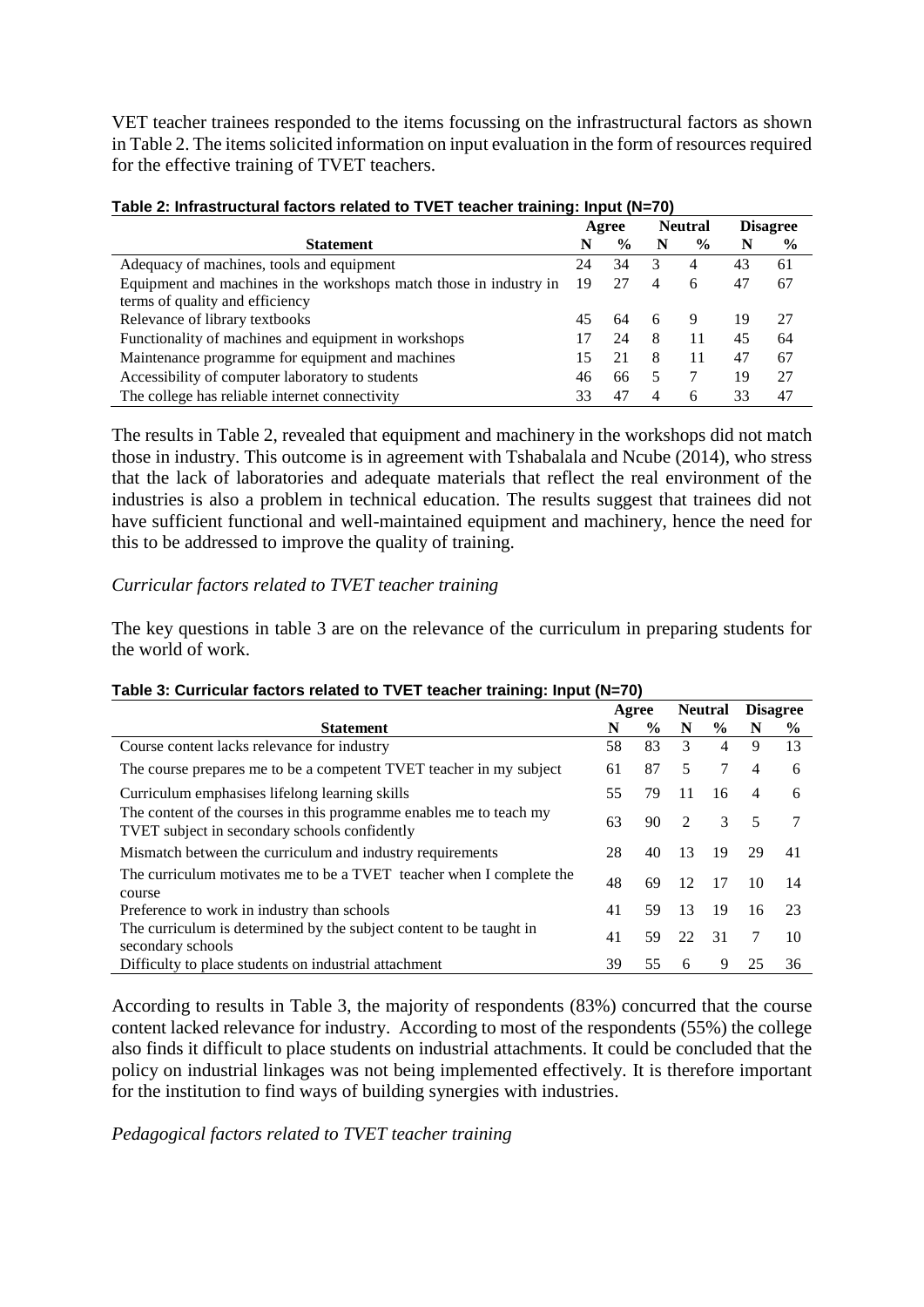Table 4 presents the finding on the pedagogical factors. The major questions focussed on lecturing strategies and lecturers' theoretical, practical and pedagogical knowledge. Responses were also required on the competence of lecturers in the use of information technologies during lecture delivery.

|                                                                                                                  | Agree |               | <b>Neutral</b> |                | <b>Disagree</b> |      |
|------------------------------------------------------------------------------------------------------------------|-------|---------------|----------------|----------------|-----------------|------|
| <b>Statement</b>                                                                                                 | N     | $\frac{6}{9}$ | N              | $\frac{6}{9}$  | N               | $\%$ |
| Lecturers lack competence in practical skills                                                                    | 53    | 76            | 7              | 10             | 10              | 14   |
| Lecturers provide suitable examples, demonstrations and illustrations of<br>concepts and skills                  | 53    | 76            | 4              | 6              | 13              | 19   |
| Lecturers stimulate my thinking through problem-solving techniques and<br>asking challenging questions           | 52    | 74            | 5              | 7              | 13              | 19   |
| The teacher-training programme incorporates a variety of training methods<br>such as field trips and simulations | 59    | 84            | 1              | $\mathfrak{D}$ | 10              | 14   |
| Lecturers regularly improve their teaching material                                                              | 38.   | 54            | 14             | 20             | 18              | 26   |
| Lecturers use a variety of instructional materials effectively                                                   | 42    | 60            | 10             | 14             | 18              | 26   |
| Lecturers lack competence in ICT skills                                                                          | 35    | 50            | 10             | 14             | 25              | 36   |
| Effective use audio-visual equipment by lecturers                                                                | 32    | 46            | 5              | 7              | 33              | 47   |
| Students are actively involved in classroom activities                                                           | 65    | 93            | $\Omega$       | $\Omega$       | 5               |      |
| Assessment of students' work is done fairly according to the marking<br>scheme                                   | 56    | 80            | 8              | 11             | 6               | 9    |

#### **Table 4: Pedagogical factors related to TVET teacher training: Input (N=70)**

According to results in Table 4, there seemed to be a challenge to the competence in terms of information and communication technology (ICT) skills. Furthermore, results of this study show that most lecturers were competent in theoretical knowledge but lacked practical competence of the subjects they taught. This suggests that the lecturers had a good mastery of the subject matter. In response to the open ended question, some respondents, therefore, proposed that lecturers should go on industrial attachment at least every two years to update their knowledge and skills. The results indicate that the majority of lecturers incorporated a variety of training methods, such as field trips and simulations to help students learn.

# *Recommendations*

Based on the results and discussion in the literature review, several recommendations are made. The government should increase funding to institutions involved in TVET teacher training since TVET teacher training is a worthwhile investment. Funding provisions and level of funding adequacy influence the quality of graduates. Funding is needed to finance TVET trainee teachers work-based learning durations and teaching practice supervision, ensure TVET instruction in the training colleges is not compromised by lack of adequate resources of latest technologies and workshop equipment, infrastructure, training materials and consumables and; attracting and retaining highly skilled and qualified teaching personnel in the TVET teacher training colleges.

The college should ensure that the policy on industrial linkages is effectively implemented, so that teacher trainees are attached to competent companies for them to get practical hands-on experience. Since findings suggested that the generality of TVET teachers with all paper qualifications lack the requisite hands-on experience, it is recommended that staff development for such TVET teachers becomes imperative. This will allow TVET teachers to transfer both knowledge, technical skills and apply proper and versatile teaching techniques to produce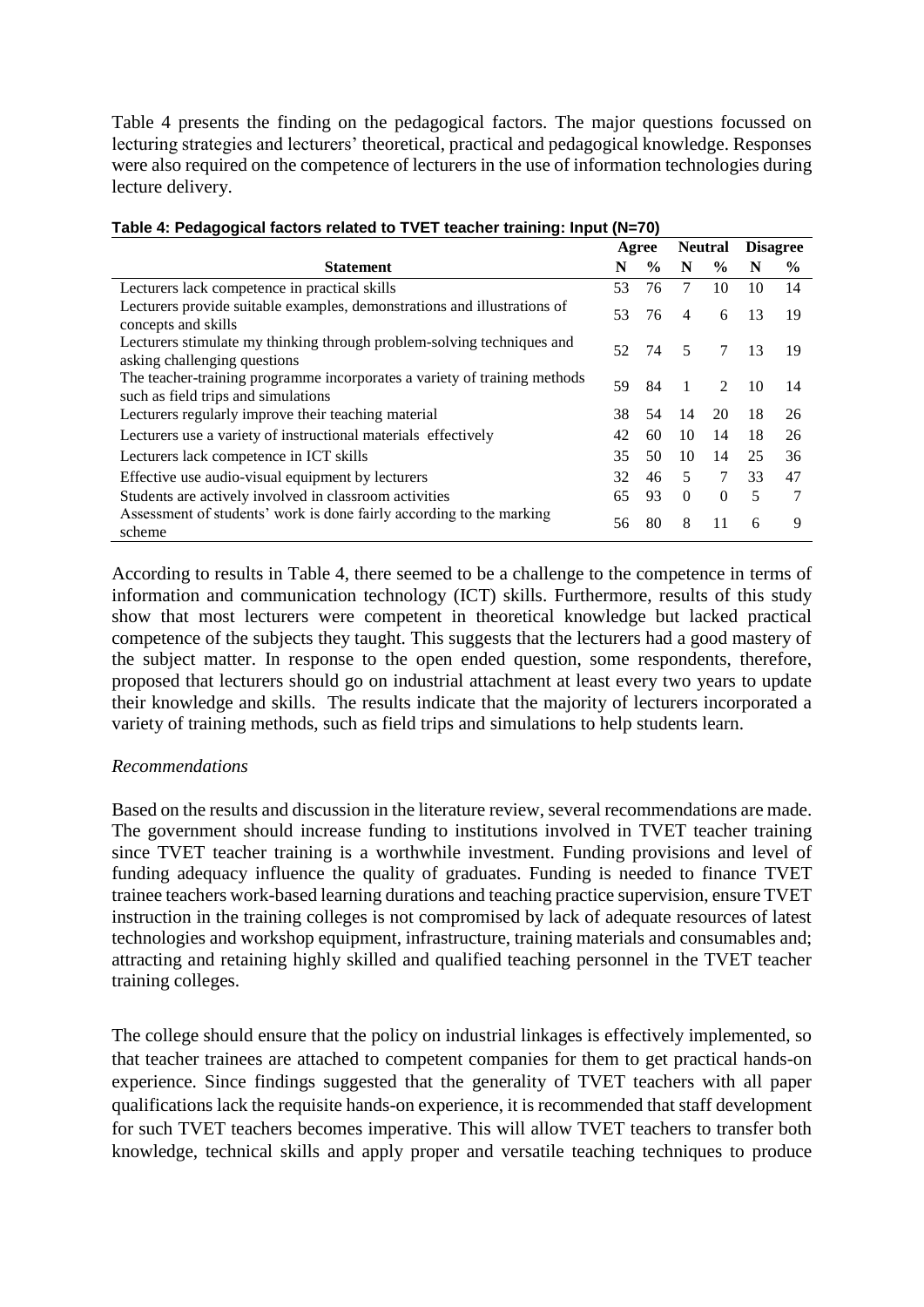competent TVET graduates. This can be achieved through college trainers-industry attachments to learn specific skills and use of new equipment and, hiring guest lecturers/demonstrators to colleges to share skills and current knowledge. This can be done with emphasis on strengthening collaboration partnerships between the colleges and employers to create opportunities for TVET teachers to keep abreast with current workplace skills where necessary.

The college should also endeavour to enrol students with a background in the subject they want to study. To achieve this, TVET teacher training can opt to enrol experienced industry professionals and give them the skills to design, train and assess skills training. This will ensure that relevant technical skills are passed on from experienced artisans cum TVET teachers with industry experience to their TVET students. This can be more effective than constantly upskilling the professional trainer. However, to improve inclusiveness; training of new entrant professional instructors/teachers/trainers can run alongside for knowledge sharing during training with experienced recruits from industry.

Above all, TVET lecturers should embrace information and communication technology, especially on programmes related to their subject areas. It is imperative, especially with the advent of COVID 19 pandemic for TVET lecturers to embrace the use of digital technologies and innovations for them to effectively deliver their mandate in the new normal. In turn, the TVET teachers will need to capacitate and transform TVET learners to a culture of digitisation and automation needed for the future of work in the fourth industrial revolution (4IR). The buck should start with the TVET trainee teachers in the training colleges. Moreso, acquainting TVET trainee teachers to digital tools will enable them to facilitate online classes since many institutions and organizations around the globe are switching to electronic distance learning based on internet and online media.

The limitations of the study were that, the study specifically focussed on challenges faced in the training of TVET teachers for secondary schools in one teacher-training institution in Zimbabwe. Equally, the study did not include some universities where TVET lecturers are trained and have a direct impact on TVET teacher trainees. For further research, a similar study on a larger scale involving TVET lecturer trainers, policymakers and industrialists could be carried out.

#### **Conclusion**

The study has been able to systematically gather data on TVET teacher training in a Zimbabwean context, which will provide a useful reference for those that wish to conduct similar studies in education and other fields. Possible strategies to resolve these challenges were illuminated by this study. While the proposed policies offer interesting insights into addressing the challenges faced in TVET teacher training in Zimbabwe, the study does not offer them as a panacea for challenges encountered in other countries. From literature it has been established that a successful training programme for TVET teachers should be multifaceted and offer an opportunity for both pedagogical knowledge and technical skills. Any efforts to improve TVET teacher education have to be grounded in and tailored to a specific context. The study calls for the Zimbabwean Government to ensure that TVET teacher training is a priority, in tandem with the new curriculum.

#### **References**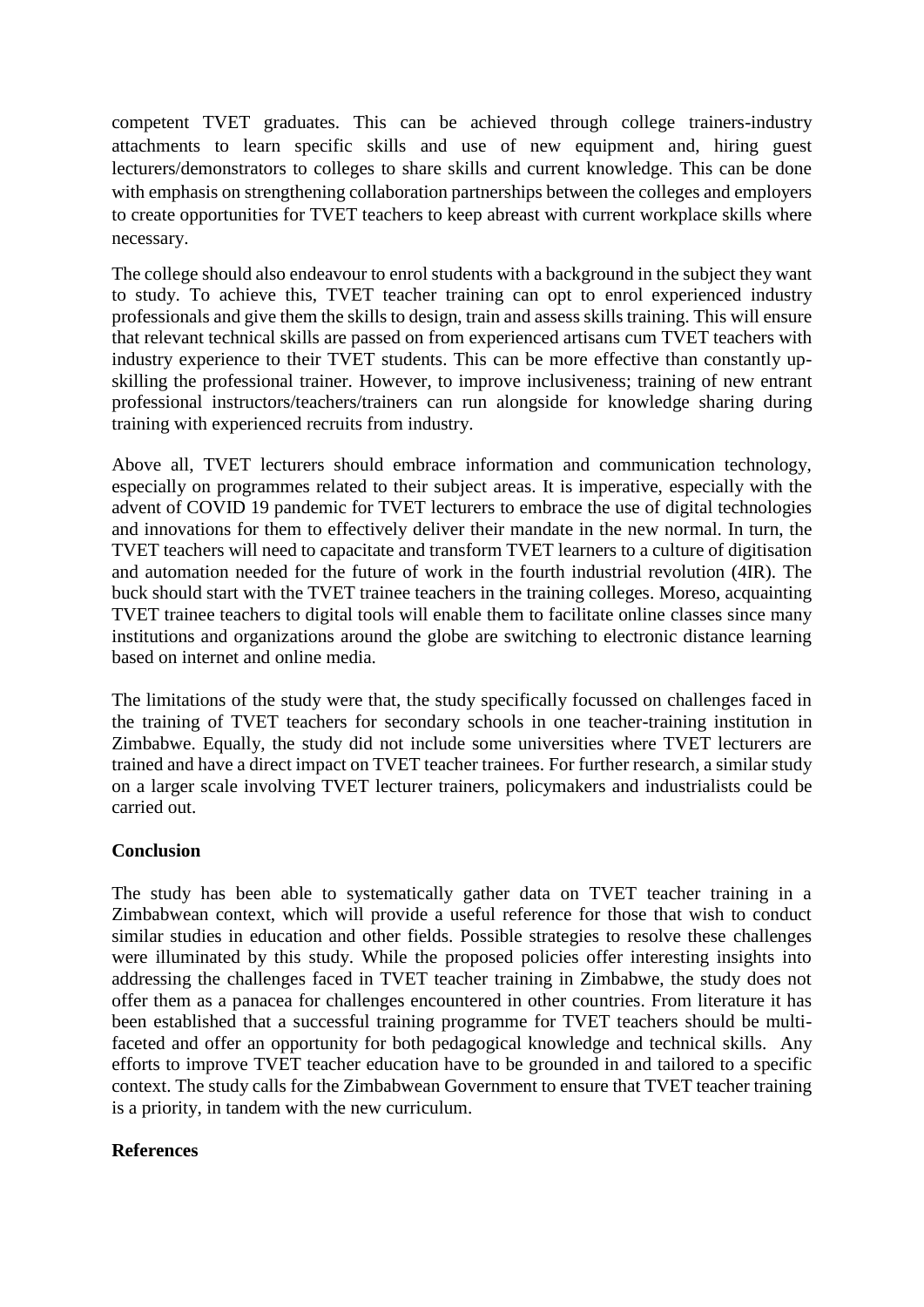- Afeti, G. (2014). *Technical and Vocational Education and Training for industrialisation in Africa.* Nairobi: The African Research and Resource Forum.
- African Union. (2007). *Strategy to revitalise Technical and Vocational Education and Training (TVET) in Africa.* Meeting of the Bureau of the Conference of Ministers of Education of the African Union (COMEDAF). Addis Ababa: Ethiopia.
- Ahmed, H.A.E. (2010). *Building capacity of teachers and trainers in Technical and Vocational Education and Training (TVET) in Sudan: Case of Khartoum State*. Unpublished PhD Dissertation. Dresden: University of Dresden.
- Bukit, M. (2012). *Strengthening TVET teachers' education through teacher-industrylinkages*. Paper presented at the 2<sup>nd</sup> UPI International Conference on Technical and Vocational and Training. Bandung, Indonesia.
- Bünning, F. & Zhao, Z. Q. (2006). *TVET teacher education on the threshold of internationalisation.* Internationale Weiterbildung und Entwicklung. gGmbH Capacity Building International.
- Bvekerwa, S.T., Chavunduka, D., Absalom, J. & Chinyemba, F. (2011). Appraisal of resources for technical and vocational subjects in secondary schools: A study of Makonde District, Zimbabwe. *Journal of Innovative Research in Education,* 1(1): 114-131.
- Chakamba, J., Jumo, C., Edziwa, X. & Chiweshe, M. (2013). The demise of technical subjects: The case of selected high schools in Harare, Zimbabwe. *International Journal of Education,* 5(3): 172-183.
- Chikoore, M. & Museva, S. (2014). Obstacles in the path of implementing Technical/Vocational Education in Zimbabwean secondary schools: How can the situation be helped? *Journal of Emerging Trends in Educational Research and Policy Studies (JETERAPS),* 5(4):557-565.
- Coltart, D. (2012). *Education for employment, developing skills for vocation.* Cape Town: African Brains.
- Dickson, M. & Ladefoged, S.E. (2017). Introducing active learning pedagogy into a technical and vocational education and training academy in Kurdistan, Iraq. *International Review of Education*, 63(5): 679-702.
- Dubrowski, A. & Morin, M.P. (2011). Evaluating pain education programmes: An integrated approach. *Pain Research and Management Journal.* 16(6): 407-410*.*
- Etuk, A.B. & Usoro, A.D. (2016). Technical Vocational and Training (TVET) Teacher Quality and self-efficacy of TVET students: A case study. *International Journal of Educational Benchmark (IJEB)*, 1(1): 96-106.
- European Commission. (2014). *TVET teacher education in Africa: Synthesis report*. European Union: Brussels.
- Gwembire, J. & Katsaruware, R.D. (2013). Challenges and reflections of implementing the Technical and Vocational Education policy: A case for secondary schools in rural communities of Rushinga District, Mashonaland Central Province*. Greener Journal of Vocational and Technical Education, 1*(1): 1-10.
- ILO. (2015). *Vocational teachers and trainers in a changing world: The imperative of high teacher training systems.* Geneva: ILO.
- Khambayat, R.P. & Majumdar, S. (2010). Preparing teachers of today for the learners of tomorrow. *Journal of Engineering, Science and Management Education*, *2*(1): 9-16.
- Lipsmeier, A. (2013*).* Approaches towards enhanced praxis-orientation in Vocational Teacher Education (VTE). *TVET@Asia*, 2: 1-18.
- Lucas, B. (2014). Vocational pedagogy. *What it is, why it matters and how to put it into*